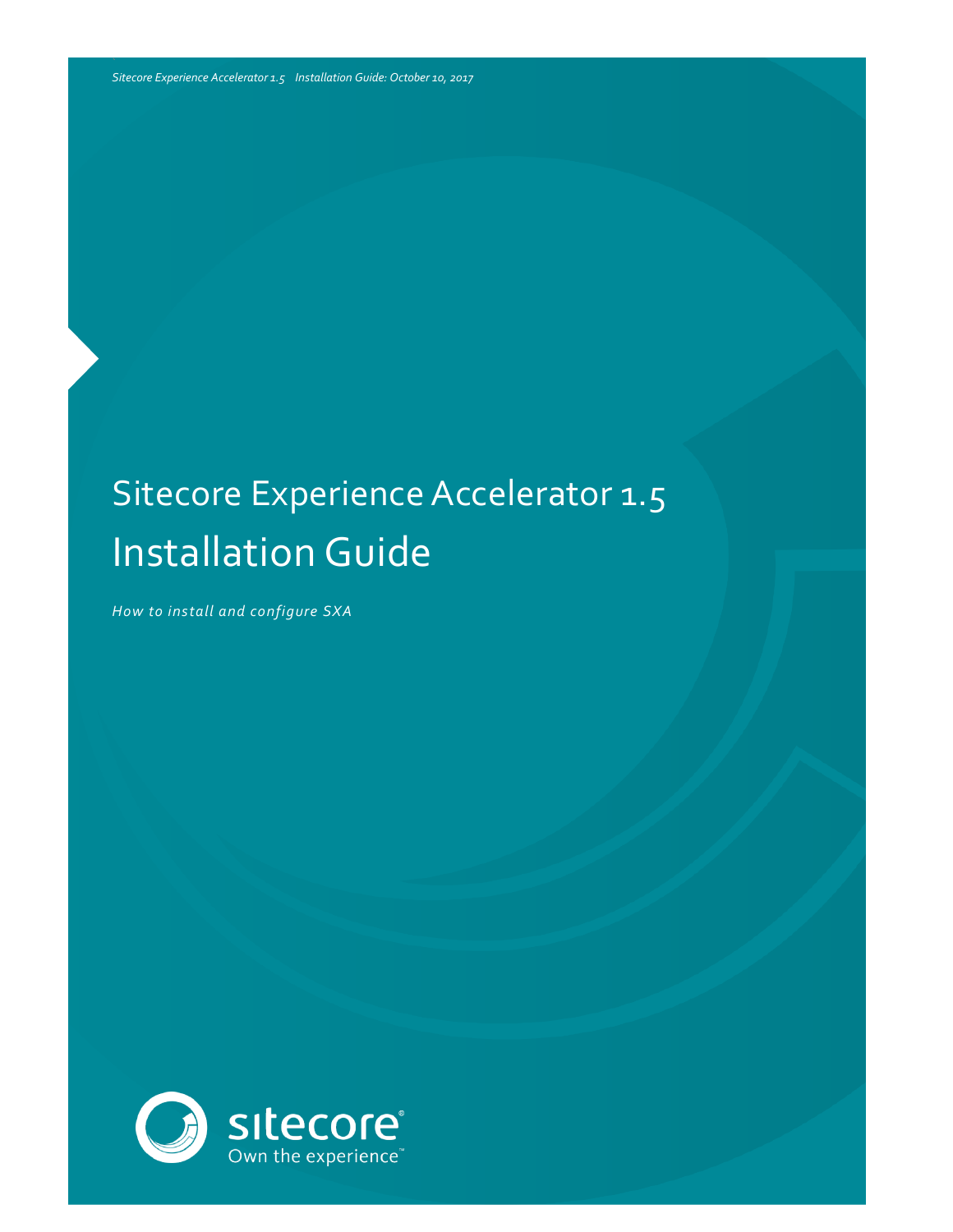## **Installing and Configuring SXA**

To install Sitecore Experience Accelerator (SXA), you must have Sitecore Experience Platform installed on your on-premise content management server. You must download the SXA installation package that corresponds to your version of the Sitecore Experience Platform from th[e Sitecore Downloads page.](http://dev.sitecore.net/)

#### **Requirements**

Before installing SXA, ensure that you have the following:

- Sitecore Experience Platform 8.2 Update 5 or Sitecore 9 initial release.
- Sitecore PowerShell Extensions: full 4.7 version (only for standalone and scaled environment CM instances).

#### **Installation**

To install SXA:

- 1. Download the appropriate SXA 1.5 installation package from [http://dev.sitecore.net.](http://dev.sitecore.net/)
- 2. On the Sitecore Launchpad, click **Control Panel**.
- 3. In the **Control Panel**, in the **Administration** section, click **Install a package** to open the Installation Wizard.
- 4. Click **Upload package** and follow the steps to upload the SXA package to Sitecore.
- 5. Click **Next** and follow the steps to install the package.
- 6. Before you close the wizard, select **Restart the Sitecore Client** and **Restart the Sitecore Server**.
- 7. Enable the search configuration file depending on the Sitecore environment configuration: *Website\App\_Config\Include\z.Foundation.Overrides*

#### **Configuring the CM server**

In a development or CM environment where the same server delivers content to the content management tools and the published web site, SXA reads the site definitions from the *master* database and not from the configuration files by default. Therefore, if you change the site definition items in the *master* database, you will influence the behavior of the published content.

If you install SXA on a Content Management environment according to the [configuration instructions,](https://doc.sitecore.net/sitecore_experience_platform/setting_up_and_maintaining/xdb/configuring_servers/configure_a_content_management_server) you may receive the following error message*:* 

*Constructor of type Sitecore.ContentSearch.LuceneProvider.LuceneIndex cannot be found.*

If you use Solr, you may receive the following error message:

*Constructor of type Sitecore.ContentSearch.SolrProvider.SolrSearchIndex cannot be found.*